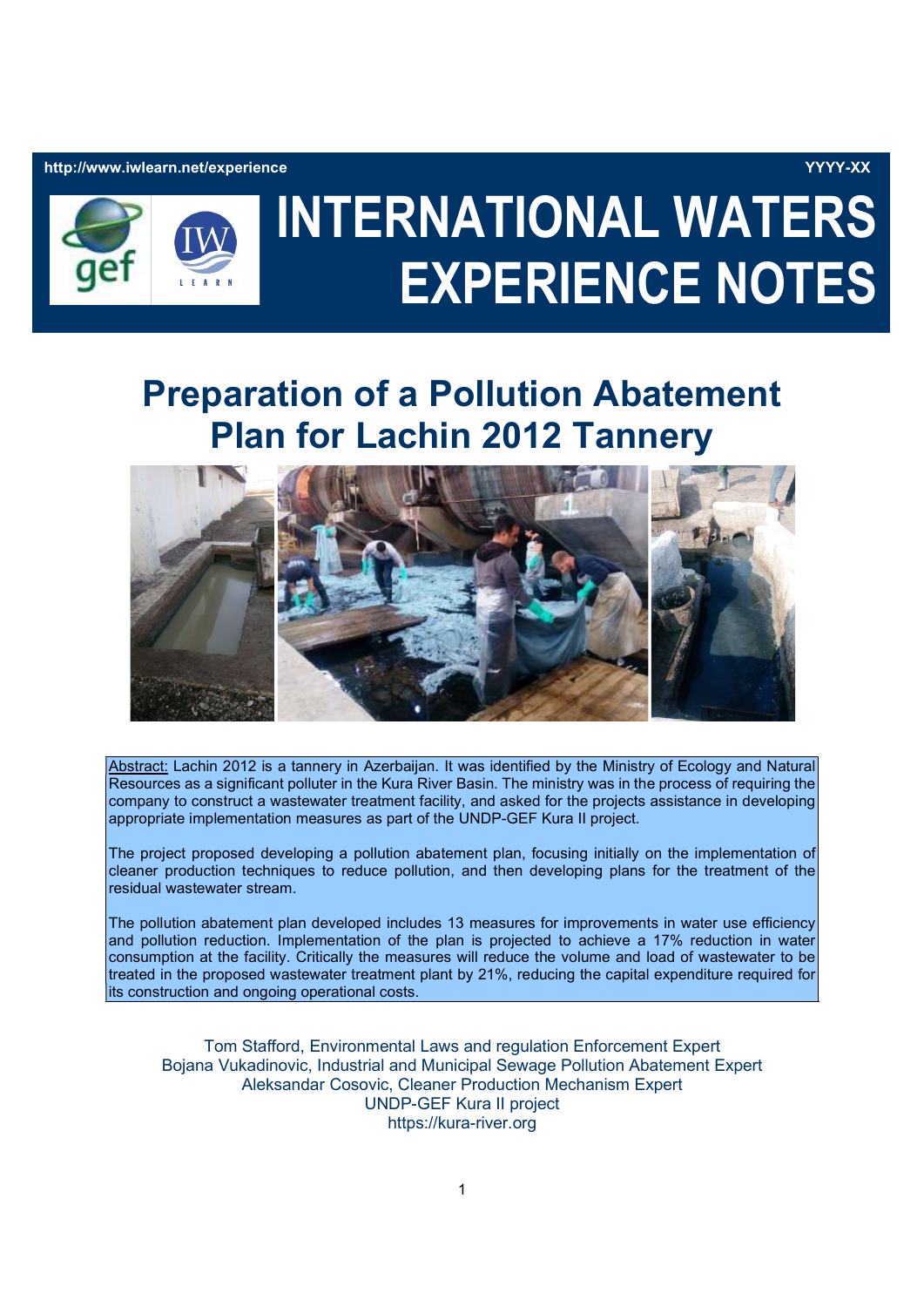## Preparation of a Pollution Abatement Plan for Lachin 2012 Tannery

Experience of the GEF - sponsored

### UNDP GEF/IW: Kura II: Advancing IWRM across the Kura river basin through implementation of the transboundary agreed actions and national plans GEF- ID: 5325

#### PROJECT DESCRIPTION

The Kura II Project was developed to address the priority needs in the ministerially endorsed Strategic Action Plan (SAP) through implementation of the SAP and national Integrated Water Resources Management Plans to strengthen and harmonize coordinated conjunctive transboundary ground and surface water management. It comprised five components: Support for institutional governance protocols; professional development and capacity building for water managers across sectors; stress reduction measures in critical areas; stakeholder education and empowerment; and, enhanced science for governance.

This work was undertaken under Output 1.4 of the project the objectives of which were as follows:

Azerbaijan and Georgia have benefited from multiple projects on water quality monitoring in the past 15 years. There is high awareness of challenges at the local national and transboundary level and it is now time to take action towards abating point source pollution, where possible. This output is designed to support the countries to develop pollution abatement plans (PAP) and environmental compliance action plans (CAP) for pollution abatement in line with international best practices, including the EU WFD, and best available technologies. This will include the EU WFD pressure-impact analyses, and risk assessment guidelines, and support the implementation of EU WFD compliant Program of Measures. Compliance will be based on a combination of both positive incentives and punitive measures to improve water conditions in the Kura basin.

#### THE EXPERIENCE

#### **Issue**

Untreated wastewater emissions from the industrial sector were identified as a key source of pollution of the Kura River. The Ministry of Ecology and Natural Resources in Azerbaijan had identified Lachin 2012 Tannery as a significant polluter to the Kura River Basin.

Lachin 2012 is a tannery specialised in processing of cattle hides and sheepskins. Production site is located in Yevlakh, and consists of two separate processing halls, one for cattle hides and one for sheepskins. Current annual processing capacity of the tannery is 6,700 tons of cattle hides and 336,000 sheepskins. Processing of cattle hides includes: curing of raw hides, washing, dehairring, fleshing, splitting and tanning with chromium (Cr<sup>3+</sup>) salts. Sheepskins processing includes: soaking, dehairing (painting and wool removal), fleshing, washing and pickling with salt (NaCl). Tanning of sheepskins and post-tanning operations for bovine hides are not performed on site.

When the project commenced Lachin 2012 discharged untreated wastewater from its facility to the local sewage system and ultimately to the Kura river Basin. The company was interested in water preservation and was seeking expert support regarding wastewater treatment and potential reuse of treated water.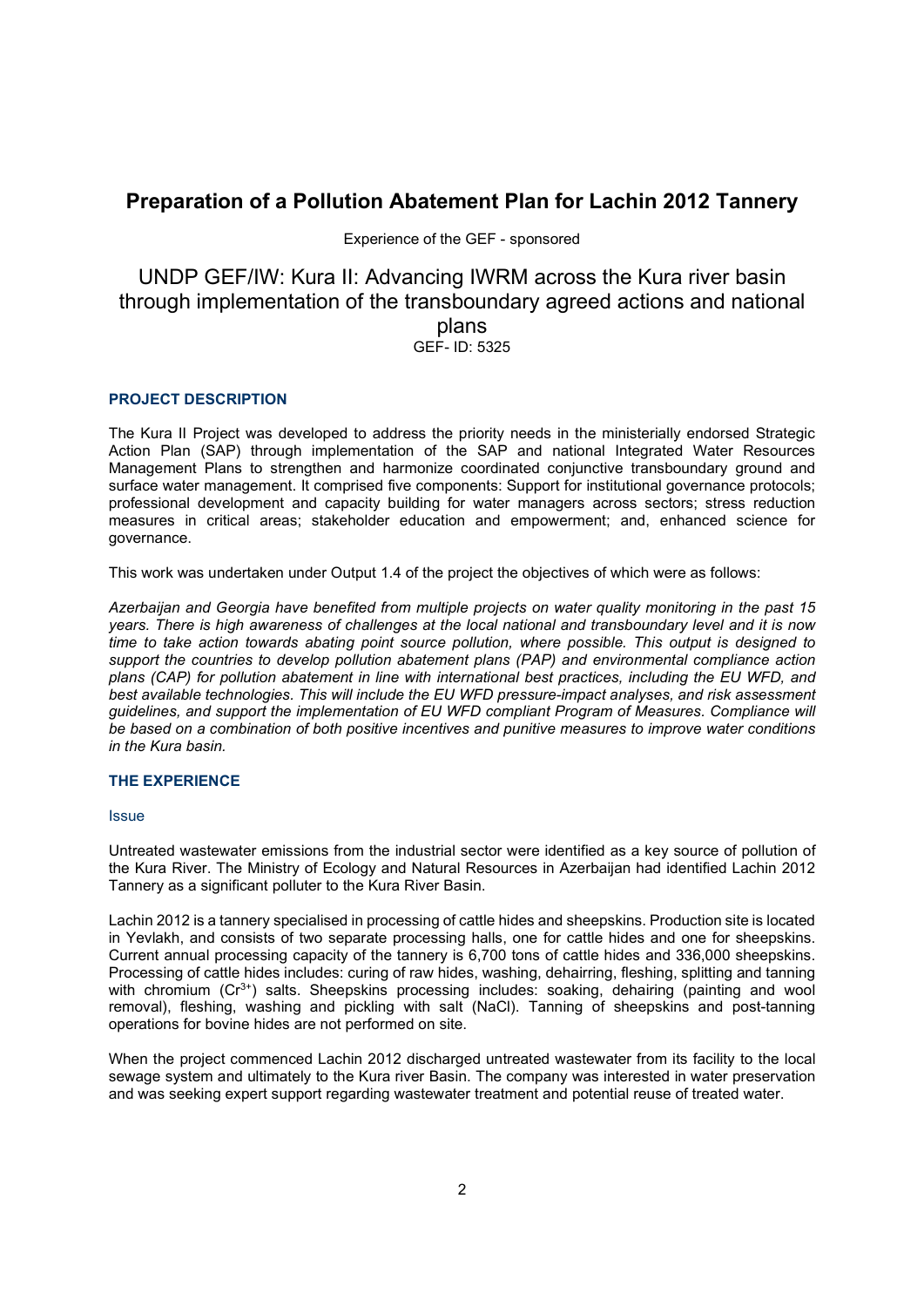The Ministry were interested in the Pollution Abatement Plan approach proposed by the project and identified Lachin 2012 Tannery as a possible candidate for its application. The company agreed to participate in the project and agreed to develop a Pollution Abatement Plan with the assistance of the project.

#### Addressing the Issue

In order to develop Pollution Abatement Plan for Lachin 2012 a detailed environmental assessment was conducted within UNDP GEF Kura II project during period October 2019 – March 2020. The assessment included a resource efficiency (cleaner production) assessment, an assessment of best available techniques (BAT) and a benchmarking analysis. The entire site was assessed during the audit including all production activities.

The resource efficiency assessment was based on UNIDO Cleaner production methodology, and was undertaken by the International Expert during two extensive audits of the facility.

In order to analyze the performance of the tannery in more detail, a benchmarking study was undertaken. The production related water consumption indicator for cattle hide production hall was compared to average and peak industry values in order to identify possibilities for improvements and quantify potential for reduction of water consumption. The facility's key metrics including production and consumption data were also analyzed.

A best available techniques (BAT) assessment was undertaken to identify areas within the production process on site can where improvements could be made. The BAT Reference documents on best available techniques produced by the European Commission were used as a reference source and only BATs related to water (consumption, wastewater generation and quality) and applicable to the size of installations in Azerbaijan were considered. A BAT assessment matrix developed for Kura II project was used for the detailed audit of the tannery.

On foot of the audits and analyses undertaken, a pre-feasibility study was developed which detailed technical efficiency measures, aimed at optimization and reducing water consumption, pollution prevention and pollution abatement. As the key environmental issues are high organic load and high content of suspended solids, sulfides and chromium in the wastewater, a preliminary design of a wastewater treatment plant (WWTP) and accompanying pollution abatement measures were developed to address these issues.

Potential financial benefits associated with the implementation of the proposed improvement measures were estimated taking into account all costs associated with extraction, use and discharge of water. Further economic assessment included cost-benefit analysis to identify the main drivers for the PAP economic viability and to determine the approach that minimizes implementation cost.

In order to select the most effective sequence for the implementation of proposed measures, a comparative ranking analysis was used to prioritize opportunities for implementation. The highest priority was given to measures that reduce water consumption and have low cost. Based on the results obtained from an analysis of the specific requirements for the measures established through pre-feasibility study and results of the cost-benefit analysis, a final implementation sequence and timeline for the PAP were developed.

The proposed pollution abatement plan was developed leading to the design and construction of WWTP, as the final and the most expensive step in pollution abatement. All preventive measures which result in pollution reduction and reduction of effluent volume were given priority, in particular low cost measures. Emphasis was also placed on the need for dedicated measures for the monitoring and measurements of water consumption within in the facility. This is a proven strategy to reduce water consumption and in turn the volume of wastewater generated.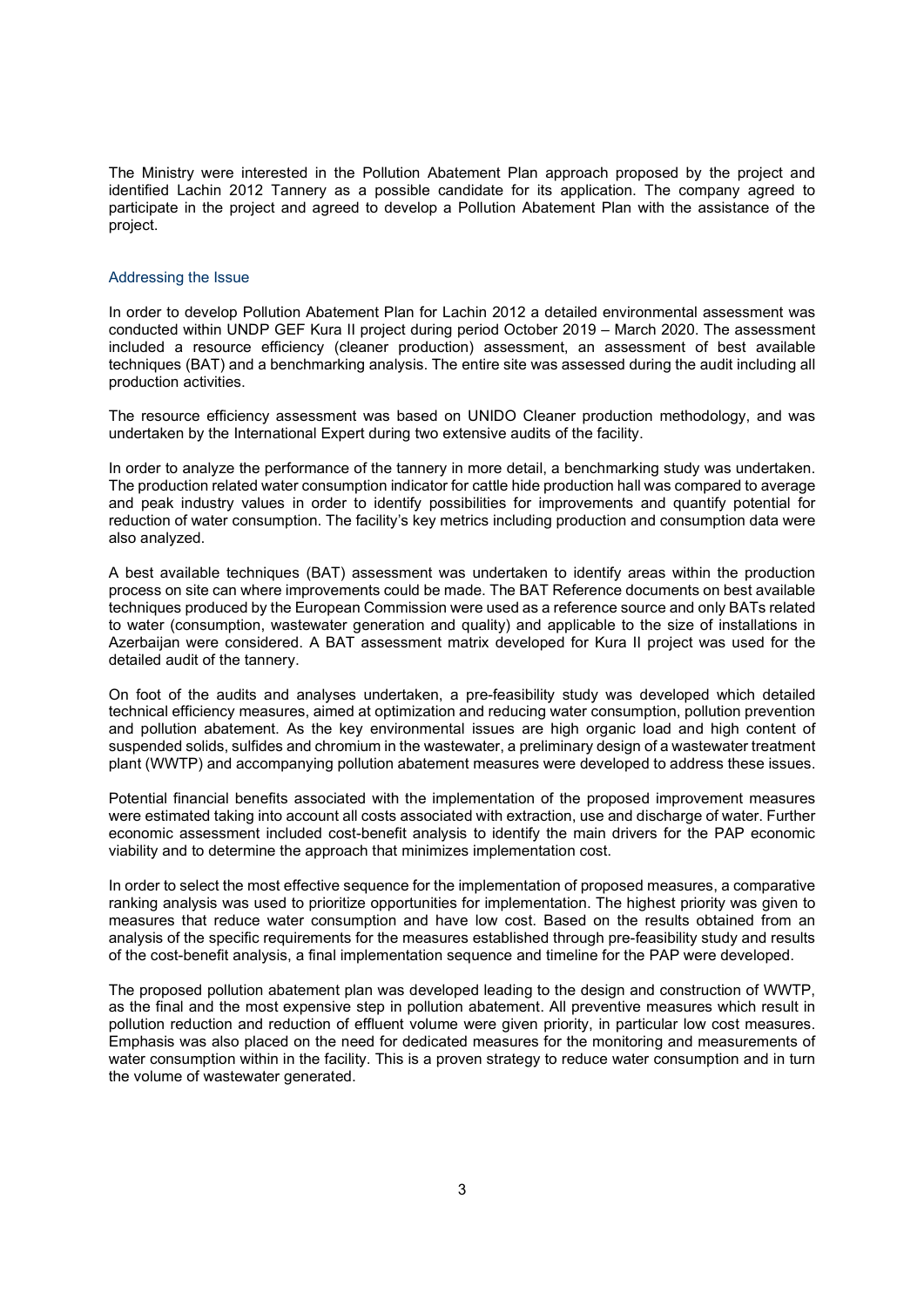#### RESULTS AND LEARNING

#### Summary of work and outputs

The proposed PAP for Lachin 2012 is devised as a detailed step-by-step guideline for the company to reduce water pollution. The PAP developed and the approach undertaken in its development can and should be used as a template and an example of good environmental practice for the tanning sector.

In general, the sector can benefit from implementation of resource efficiency measures and best available techniques. The lack of a proper wastewater treatment, poor water and wastewater management and lack of monitoring are some of the key problems in the sector. Based on estimates from the PAP, implementation of resource efficiency measures can reduce overall water consumption in a tannery and reduce the volume of wastewater requiring treatment by 15-20%. The most important measure to reduce water consumption relates to implementation of a dedicated monitoring system for water consumption. In addition, measures that reduce spills and prevent excessive use of water, and opportunities for possible water recovery and reuse should be investigated. Collection and reuse of water from processes like samming and recycling of spent pickling solution in processing of sheepskins can reduce the volume of wastewater sent to treatment by 4-5%. Also, separating the discharge of sanitary water from the process effluent stream can reduce it by additional 2-3%. Similarly, a significant reduction of pollution load can be expected from the implementation of pollution prevention measures, for example, the use organic sulfur compounds for the dehairing of bovine hides, which can reduce sulfide loads in the wastewater by 40 - 70%. The possibility to precipitate chromium from spent tanning solution and reuse it in the tanning process should also be investigated. The expected benefits from the implementation of this measure include reducing the amount of chromium in the effluent and a 30% reduction in the consumption of new chemicals. The implementation of the measure may also have a wider impact in the region, since it will allow a company to provide a service to other tanneries for the recovery of chromium from process wastes streams.

In adopting this approach, it is recommended that the design and construction of a WWTP is undertaken in a multi-staged approach where possible, to allow sufficient time for optimization of water consumption/wastewater generation in the plant. Chromium and sulfides must be removed (precipitated) from the wastewater before conventional wastewater treatment. This is likely to require time during the initial phase of the project for the reconstruction/reconfiguration of the wastewater collection system within the facility.

A cost-benefit analysis has shown that the implementation cost is the main driver for the PAP economic viability and that implementation of the PAP is justified on economic grounds only if implementation costs are minimized. Therefore, when developing the pollution abatement plans, all measures aimed at reduction in water consumption and wastewater generation should be frontloaded as far as is practicable in advance of the final and the most expensive step, the construction of the wastewater treatment plant. A staged approach that minimizes implementation cost and gives priority to the implementation of preventative measures, while improving the available data on wastewater flow and load to provide for proper sizing of the WWTP, should be adopted. The implementation timeframe will need to be agreed with the regulator, however according to the project findings an implementation period of approximately two and a half years, divided into four phases, may be sufficient.

#### **REPLICATION**

The critical criteria for the replication of this approach is the buy in and support of the Environmental Regulator and of the Company for which the Pollution Abatement Plan is being developed. As the plan will generally be developed outside of existing legislative frameworks both participants must be prepared to move forward with the initiative in a spirit of cooperation.

It must be recognized that this approach is a learning experience for both sides aimed at developing and an economically viable and environmentally effective plan which will benefit both parties.